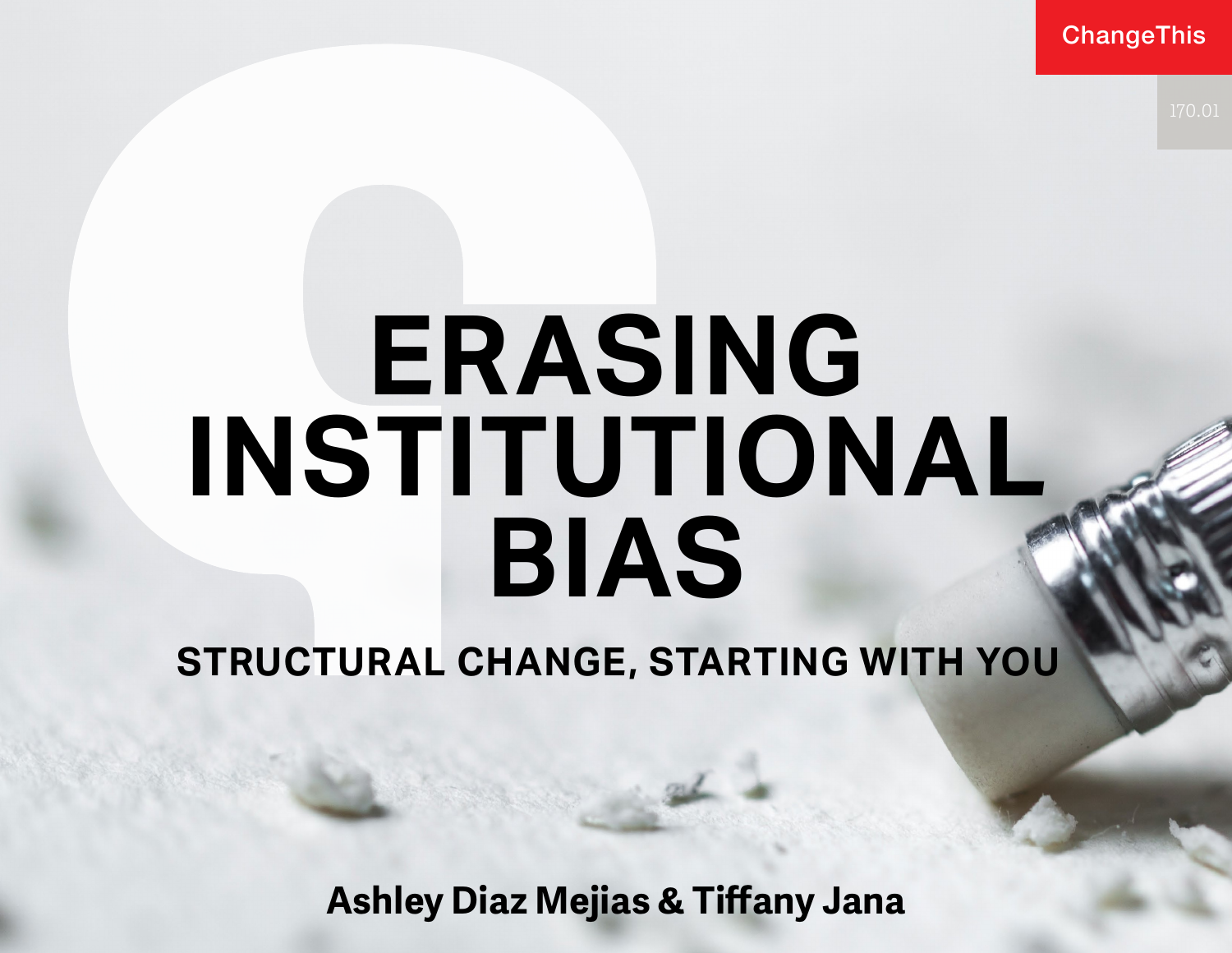# Erasing Institutional Bias<br>Tiffany Jana & Ashley Diaz Mejias Tiffany Jana & Ashley Diaz Mejias Erasing Institutional Bias

# **Many organizational Many organizational leaders long to talk about diversity and inclusion,** and want to make diverse hires and bring more people

into the room. But institutionalized biases have put true equity—the breaking up of the dominance of one culture and the creation of space for those who have been underrepresented out of reach for those who are working towards creating more just workspaces. In our work with organizations, we have found that erasing institutional bias is a difficult task. When bias is operating at a systems level, it can seem impossible to change. But with humility, patience, and some tools, change is possible.

Working against institutional bias, as we will explain, involves more than just increasing simple numbers. It includes the hard and often vulnerable work of making room at the table, on the board, and in the c-suite for those who have not historically been represented. It requires undoing our cultural assumptions about what bias is and how it works, and then giving ourselves over to the introspective and collective work of erasing institutional bias. It's about doing this all in our everyday workspaces.

Institutional bias—simply put—is observable when bias acts on groups of people, as a social force, to organize those groups of people and unevenly distribute power among them.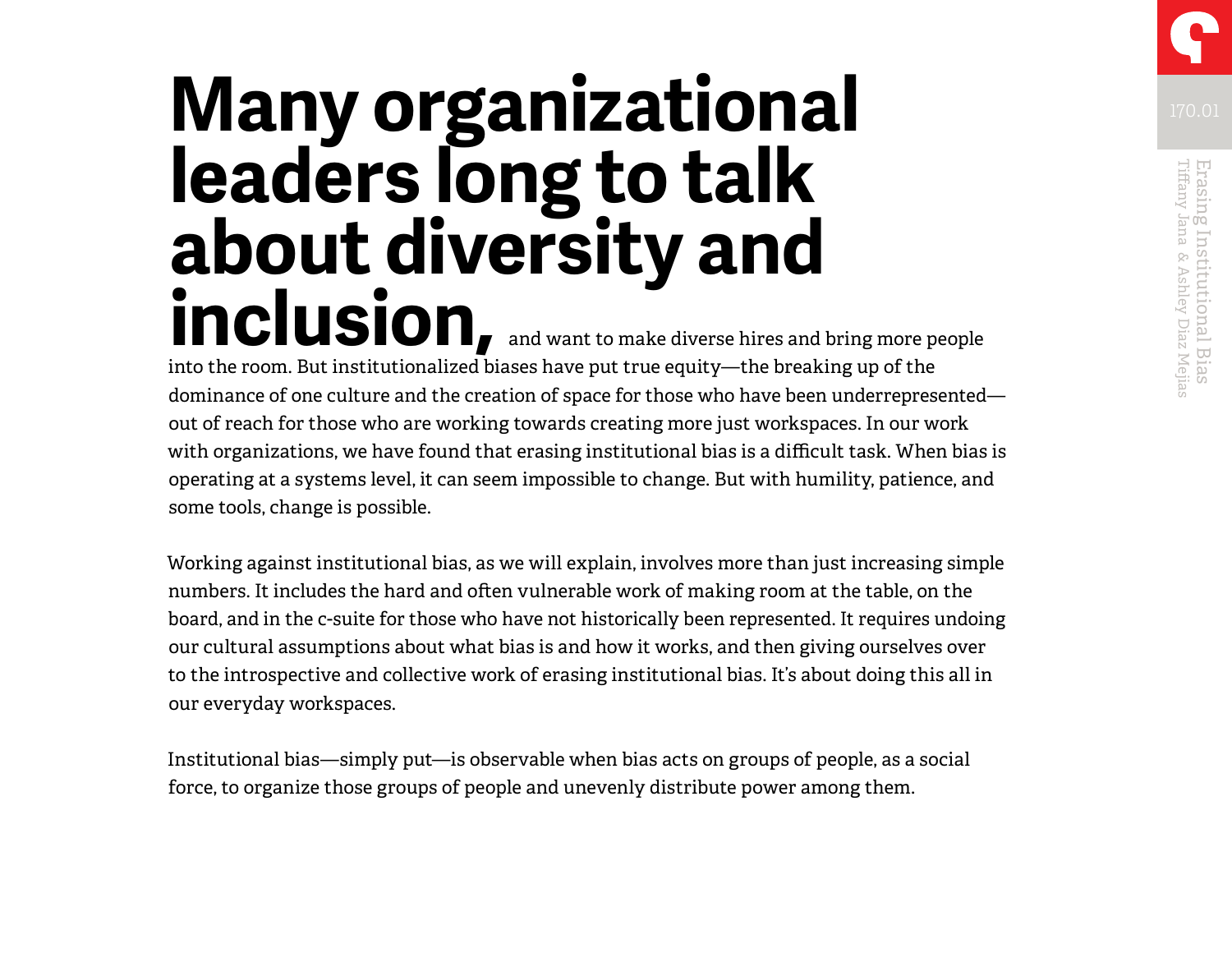Let's look at racism as an powerful example of institutional bias. In 2016, *New York Times* reporter Greg Howard wrote a powerful brief explaining how we are culturally socialized to see only individualized racism as an issue. If we aren't "being racist," then things should be fine, right? Howard's account explained that our current understanding of racism—the one that situates racism most prominently in the individual human heart rather than in institutional practices and policies like gerrymandering, racial profiling, educational systems, or the drug war—came about during the civil-rights era and was actually exemplified by George Wallace of Alabama. Wallace, in trying to differentiate between a racist and a segregationist said that, "A racist is one who despises someone because of his color, and an Alabama segregationist is one who conscientiously believes that it is in the best interest of the Negro and white to have separate educational and separate order." That is to say, racism is the distinct act of individual people with hate in their hearts, but the segregationist just believes that these separate systems make things better for everyone involved.

Why is this story about George Wallace relevant to the work of institutional bias today? Well, we share this story to illustrate the reality that for decades, white Americans have been prone to characterize racism as an individual problem that other people have—we do this with virtually all our moments of bias! However, the perpetuation of racial inequality has always been supported most heavily by policies, institutions, and systems. For example, let's look at the racial wealth gap. In 2018, the median white household will own around 86 times more wealth than the median black household and around 68 times more wealth than the median latino household. These gaps are not because of the usually-cited suspects—educational opportunities and so on—but rather are rooted in historically racist policies that established institutional biases. The Federal Housing Administration, birthed during the New Deal in the 1930's, gave white families a significant, and virtually exclusive, head start in accumulating wealth. The FHA assigned over 98% of its home loans to white families and purposefully excluded nonwhite families from the economic opportunity of home ownership. As a result of this institutional bias, wealth in white communities was compounded and passed to future generations.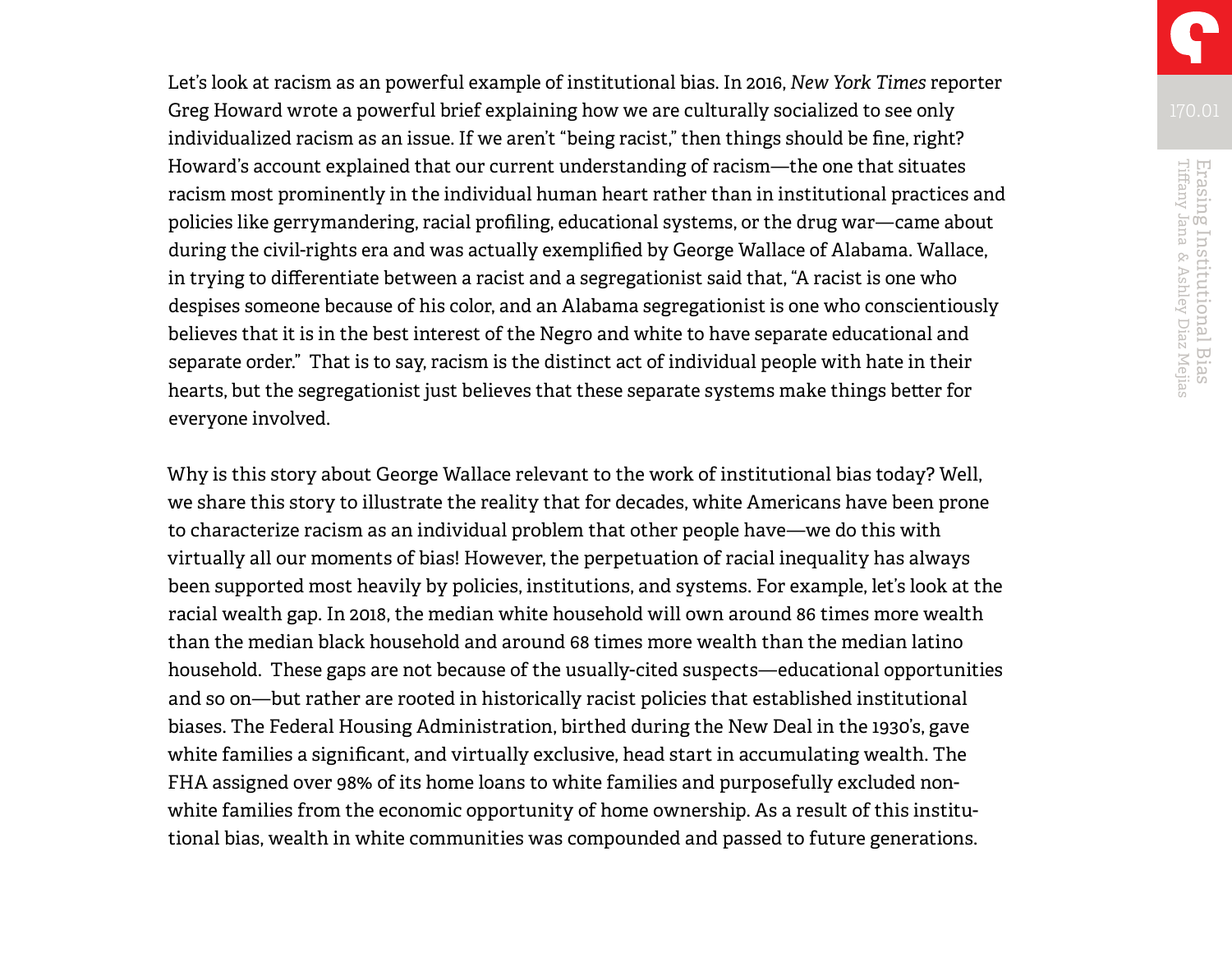Even after these policies were changed, the lack of wealth was still present and communities were still separated by race, and the economics were further exacerbated by a racially skewed justice system and tax codes that favored the wealthy.

In his earlier political career, George Wallace worked to publicly distinguish himself from a true racist by explaining true racism as a problem of intention and heart—a problem he declared he simply did not have. He was interested in systems and a racially segregated one appeared to be the most logical to him and his constituents. Interestingly for our example of George Wallace, however, the first Prime Minister and President of Ghana, Kwame Nkrumah once posited that it is, in fact, racist policies that actually create racist ideas—not necessarily the other way around.

Institutional bias—simply put—is observable when bias acts on groups of people, as a social force, to organize those groups of people and unevenly distribute power among them.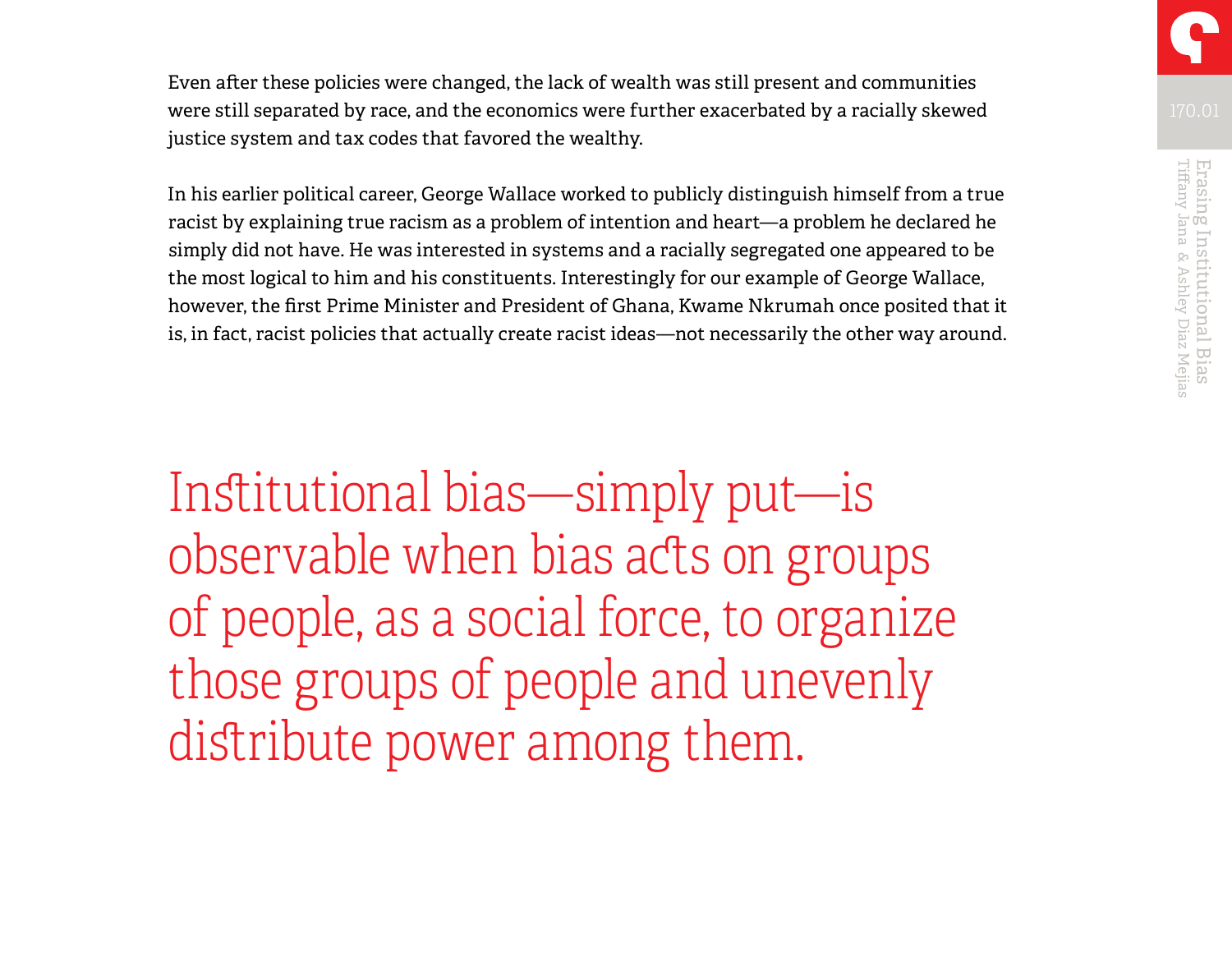Gender bias rears its head in ways that reflect the same common misunderstandings that plague our cultural perceptions about racial bias. We are conditioned to believe that gender bias is a matter of ill individual intent towards gender minorities, characterized most horrifically by those who commit sexual harassment and assault. While there is still a great deal of important work to be done to address gender based violence, the equitable treatment and support of gender minorities in the workplace goes beyond the elimination of obvious bad behaviors.

There are many ways that forms of benevolent sexism can exist and act to impact structures in the workplace. While these forms of speaking appear on the surface to praise and treasure gender minorities, they are as undermining and damaging to the success and support of gender minorities as more obviously malevolent sexism. Benevolent sexism can feel like a favorable attitude towards women but still depends on sexist views of women insofar as women are seen in restricted roles. These feelings are subjectively positive in feeling tone (for the perceiver) and also tend to elicit behaviors typically categorized as prosocial (such as helping) or intimacy seeking: "Women are so much better at being compassionate," or "This office is a mess—you can tell we have too many men in one place."

These seem like relatively benign comments, but they actually have a prolonged and damaging structural impact on women in the workplace. Benevolent sexism does particular damage by supporting environments that cater to patronizing discrimination—it often looks like polite help and sympathy but is perversely undermining. Additional research findings published by researchers at Harvard revealed that in workplaces where benevolent sexism was present, female employees received less criticism than their male counterparts. Obviously, this was not problematic in and of itself. What was problematic about this trend was that female workers were given less challenging developmental assignments; the study was replicated and the results were the same with thousands of managers. The combination of skewed feedback with less challenging assignments led researchers to conclude that the managers were treating their female employees with kid gloves. The female employees were unable to advance at the same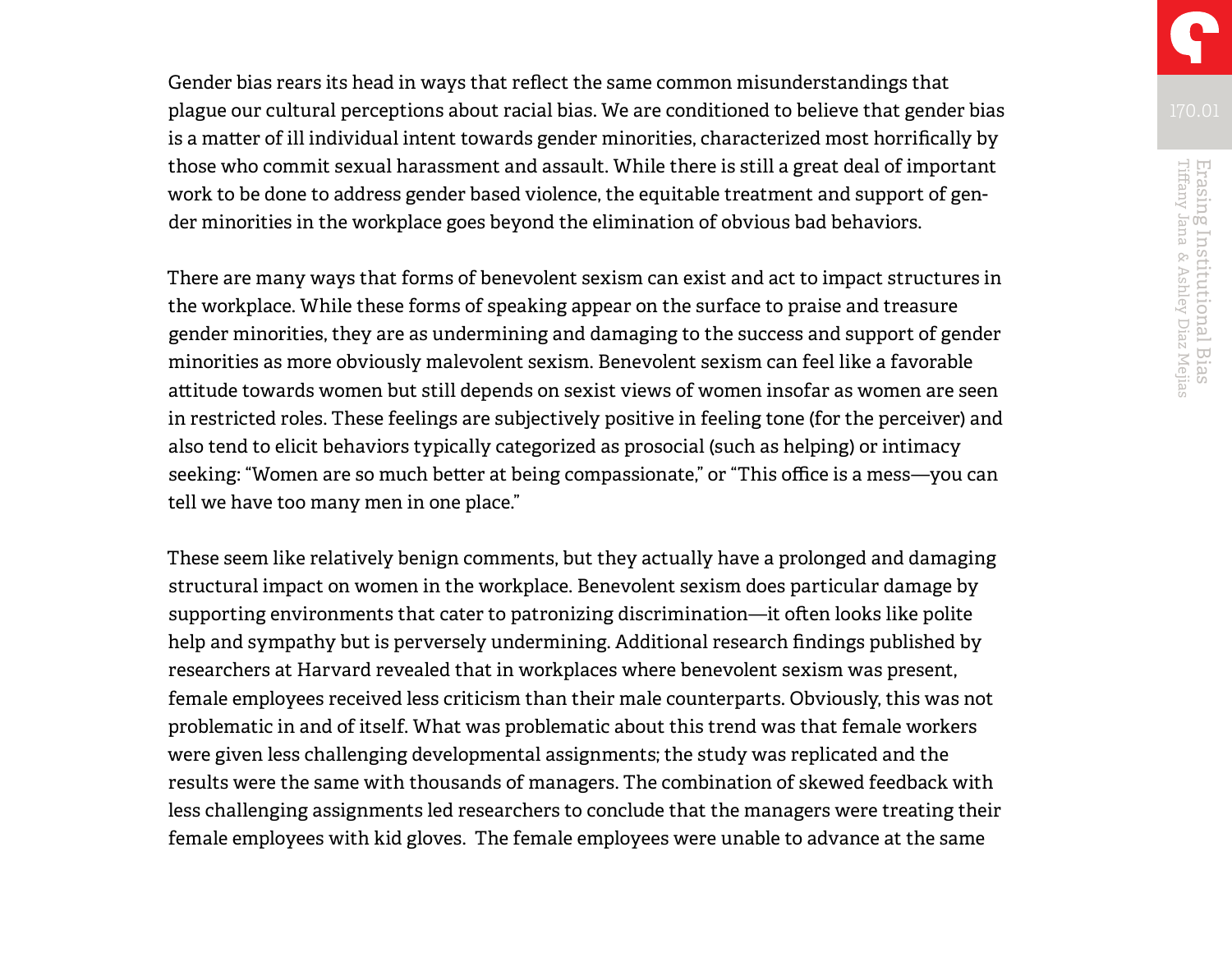rate as their male peers. This manner of treatment continues to permeate workplaces with the notion that female workers are less capable than their male counterparts.

If we continue to think of biases as the activity of only isolated, terrible, bad people, then the systems as a whole (the systems that are causing racialized outcomes, such as education, criminal justice, health, and economic systems) don't need to be reimagined. Only individuals need to be reformed. The systems that prop up oppression remain in place and we are stuck believing that institutional bias is a thing of the past, something that ended publicly with the introduction of civil rights or the right to vote or the death of Jim Crow. In our workspaces, we believe that institutional bias isn't present because we see what appears to be a diverse workplace, but the inequitable structure is allowed to continue to prevent the development of cultures of difference.

One of the most crippling organizational issues that we come across in our work to erase institutional bias happens this way: when leaders miss this particular mark on institutional bias. A leader believes that he or she has good intentions and is unable or unwilling to look at her or his own behaviors. It then translates into overconfidence in their ability to work across demographics and results in a reduced capacity to truly achieve equity and inclusion in an organization.

This is not an uncommon phenomenon. Many organizational leaders we work with overestimate their own abilities to interact across demographic differences and then underestimate their colleagues' ability to do the same. Rarely do people see themselves as part of the problem. Even when a problem with institutional bias is evident to people across the organization, it is a rare institution that is populated with individuals willing or able to accept their role in the creation and maintenance of biased systems. People tend to believe that everyone else is the problem, that the need for reform lies outside of themselves and just in other individuals who need a change of heart.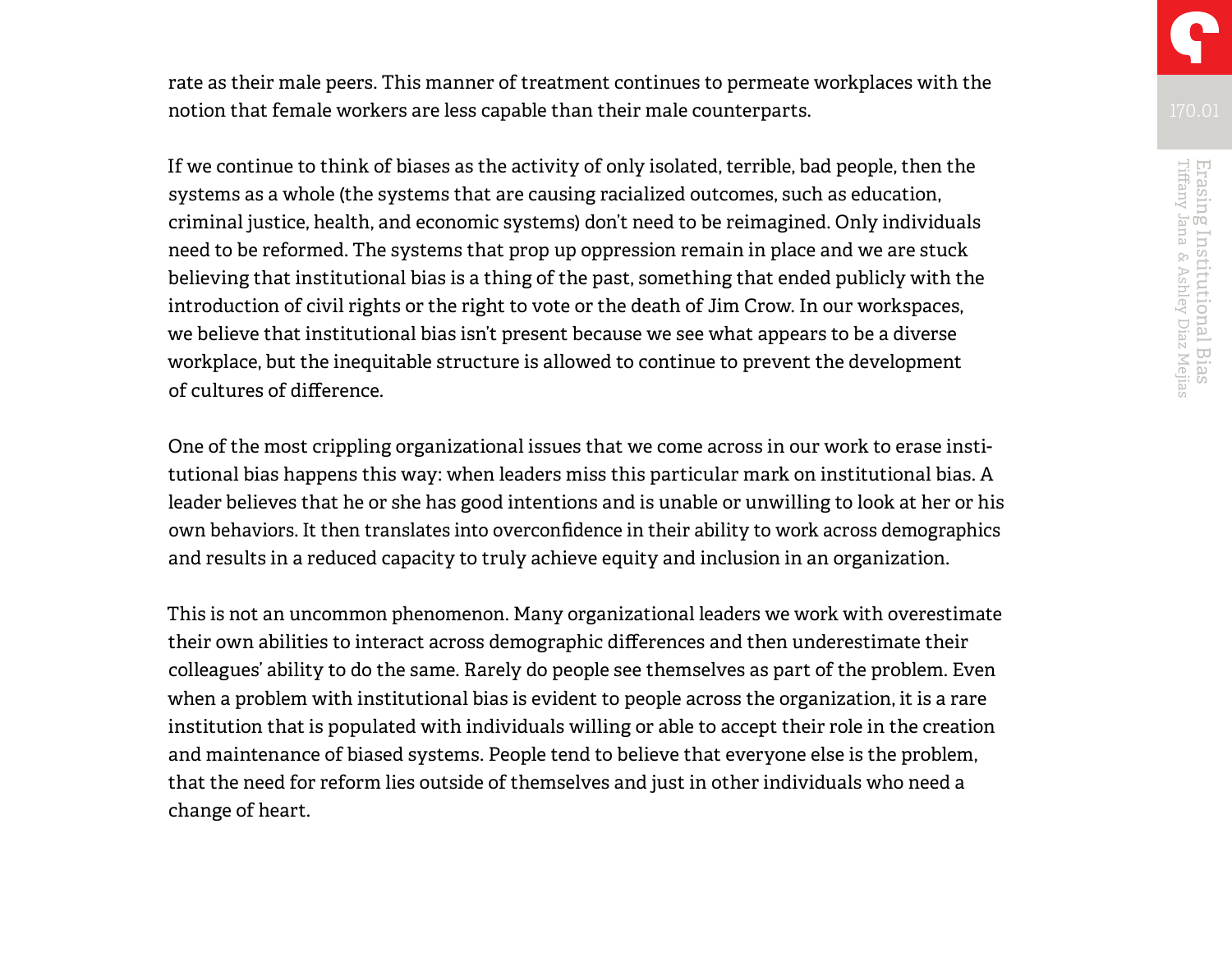In fact, our experience has been confirmed by data recently released in research published by leadership consulting firm Zenger/Folkman in *Harvard Business Review*. In analyzing ten years of data feedback of over 1.5 million raters describing 122,000 leaders, the firm found that the higher a leader rates him or herself on valuing diversity and practicing inclusion, the more likely those leaders are to overrate their effectiveness. Additionally, those who are rated the best by their employees don't realize their skill and capability. Harvard's conclusion? "While a person's effectiveness with any skill always needs to be based on the evaluations of others, rather than self-perception, it seems especially true in this case. You might intend to be inclusive, and even think you are inclusive, but your impact on others might be very different." In other words, when you read bias as an individual problem that you don't have rather than a systemic issue that requires collaborative work to dismantle, you become part of the problem instead of an ally for change. More importantly, this kind of thinking leaves intact the truest institutional obstacles that perpetuate inequality and injustice.

People tend to believe that everyone else is the problem, that the need for reform lies outside of themselves and just in other individuals who need a change of heart.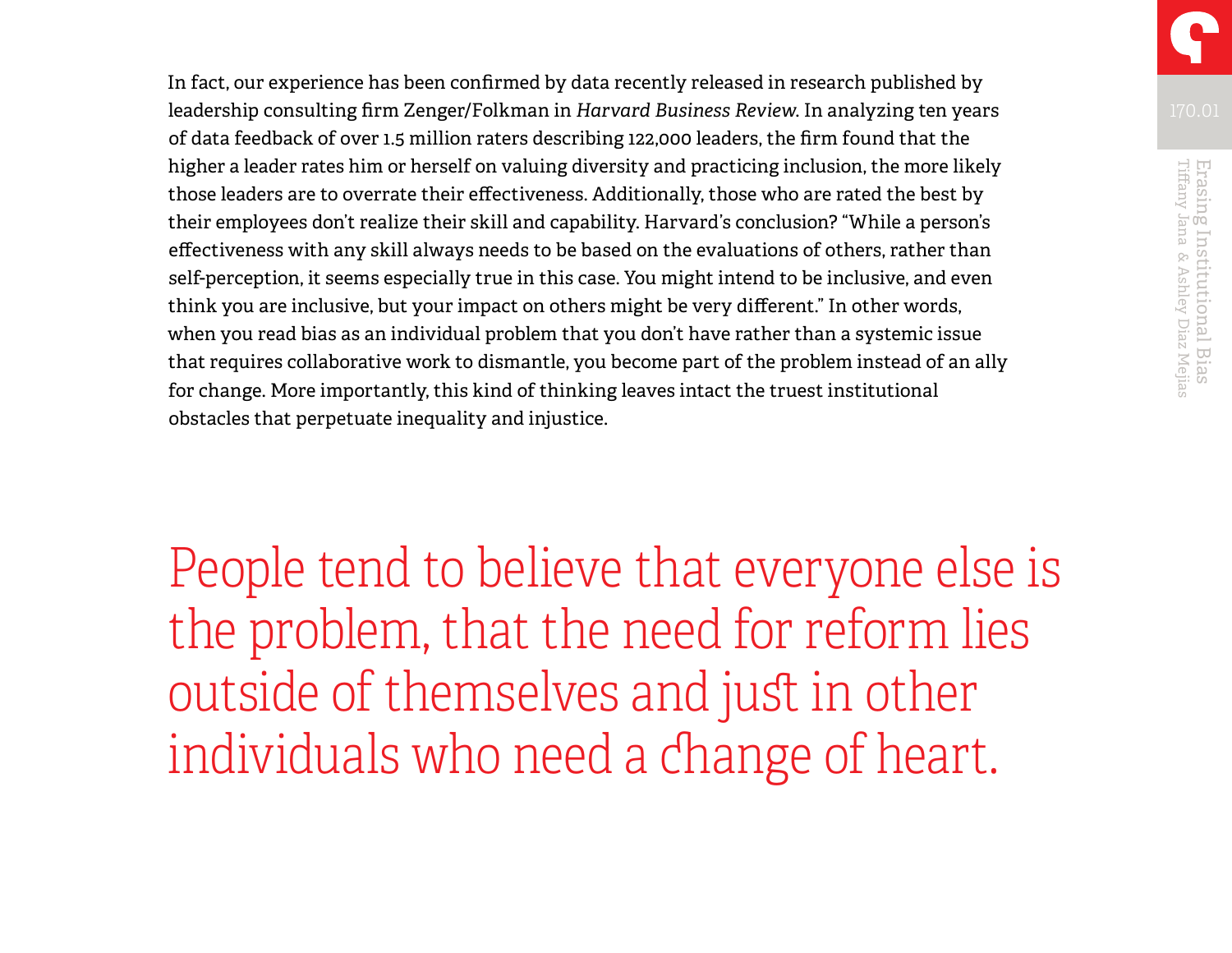What can you do? We've seen and heard countless calls to civic engagement in order to confront institutional bias over the past several months. Organize! Vote! Knock on doors and protest! In response to those calls, we've heard, usually whispered like they are in a confessional, clients and friends say that activism and revolution can feel far off from their everyday work lives, yet their workspaces are where they long to see the most change. This longing is why we believe strongly that erasing institutional bias can and should happen on the ground, in our everyday lives. The real revolutionary activism of confronting institutional bias is not as far off as it may seem. To borrow from the liberation movements of the 1960's and 1970's, the personal is political.

We can take action, in small ways, every day, to combat these biases that divide us. The biases we all harbor affect the communities of people we are with, the organizations we work in, and ultimately the systems of power we are all part of. When these biases go unchecked, they become institutionalized and are perpetuated, often without us even knowing it. How and where we work, who we hire, where we shop and who we eat with, even what words we use in describing ourselves and others can either support institutional bias or protest against it.

In our work, we always begin with stories—the stories of individuals who have courageously confronted institutional bias. It is from this place—the place of the story—that we stand to make progress in offering organizational tools for mapping a way forward when you find yourself facing institutional bias. We start with these stories to show what people have done in response to institutional bias, even when things can feel overwhelming. For example, in the observable and salient debacle of the hearings, our silence about our experiences of bias actually supports institutional bias. But when we speak up—when we use our stories as a starting place—a movement begins. As our country has grown more outraged about police violence against unarmed black men, it has been largely through the power of social media and stories.

When we work to erase institutional bias in organizations, we utilize two frameworks in response to these stories. The first framework focuses on the work you must personally do before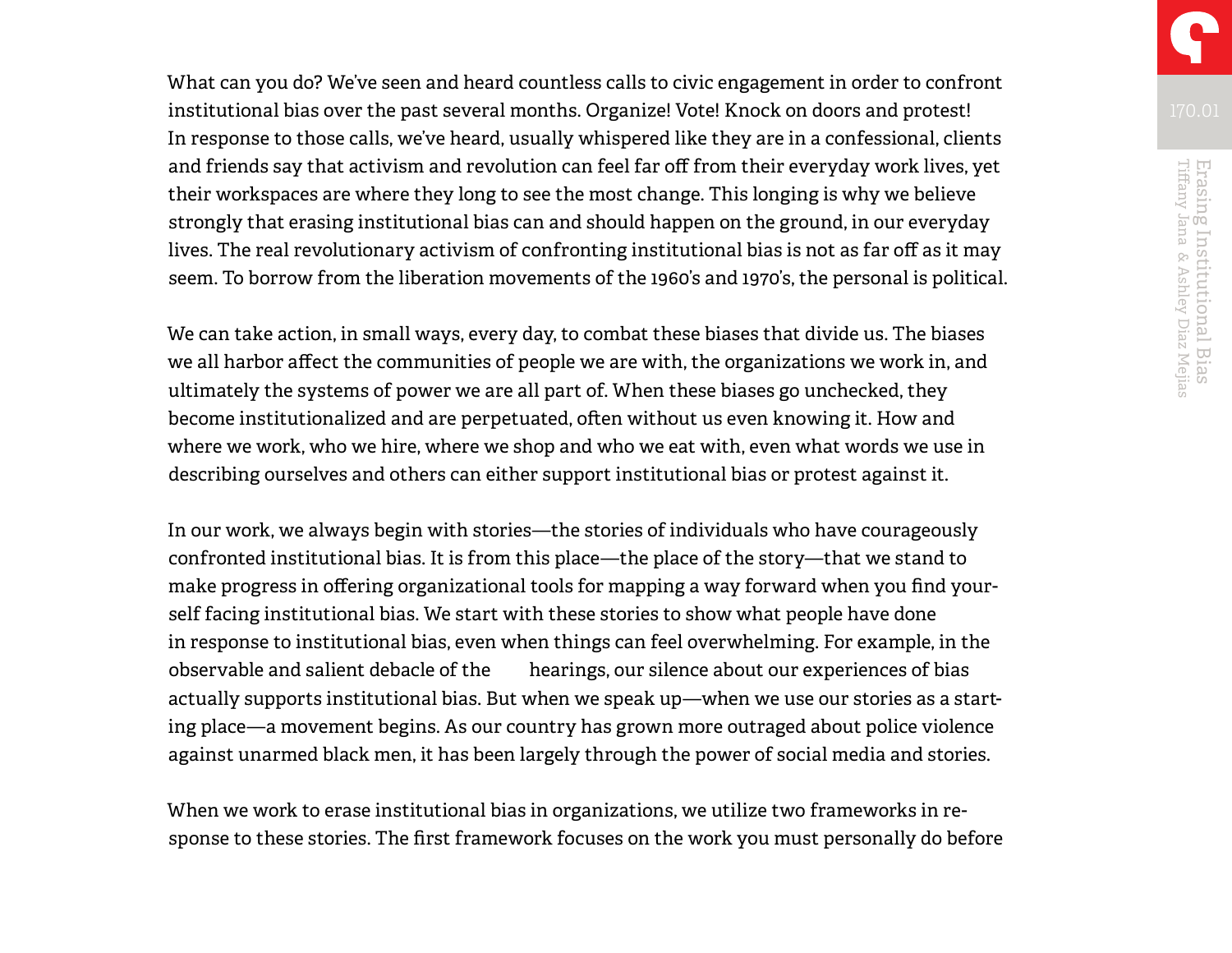examining institutional bias challenges: evaluate your old role and define your new one as you approach biases, cultivate allies, and create a movement. The second framework organizes steps for the actual work of addressing bias within larger systems: set a clear intention, lead with data (which includes stories!), diagnose accurately, deconstruct past behaviors, reconstruct to eliminate problematic behaviors, and build in means for accountability and ongoing measurement.

These frameworks include specific tools that you can use in your own organization, such as personal and group reflection exercises and interventions for use when bias rears its head. We always implement these practices in the context of stories, though, because this reveals real moments when real people faced actual challenges—and many found some degree of success in changing the culture around them.

In one instance, the female CEO of a software firm wanted to cultivate a more equitable workplace and now maintains a 60% female leadership structure. When she was writing her first job description, she noticed that only men were applying. She told us that, "When I started to dig into why, I realized I was playing into institutional bias in the way I wrote the job description. I actively sought feedback and was able to significantly change the ratio of women on our team."

When we speak up—when we use our stories as a starting place—a movement begins.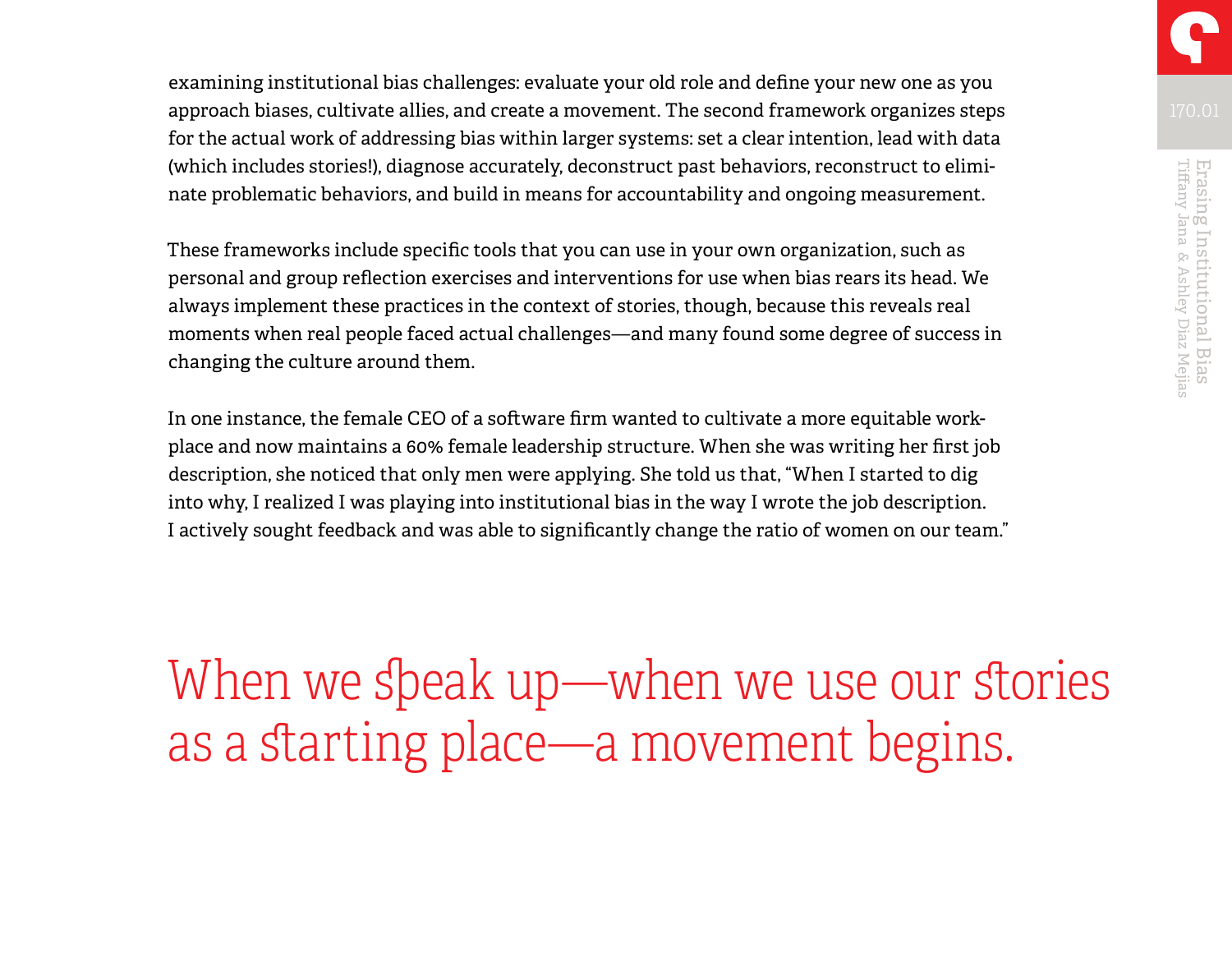While her intention was to open the hiring opportunity to all, she realized, upon investigation, that her language and behavior in formulating the job description defaulted to cultural norms in her industry. While the desire to hire women was there, the language used to communicate company needs was inadvertently male centric.

This CEO walked through our steps for change—following our first framework, she began by evaluating her own role and then determined a new pro-active role by learning how to rewrite the job description to be more female/parent-centric. She intentionally cultivated allies from within her organization by sharing the information she gathered and then created a movement by writing about her experience—sharing her story—and giving keynotes at various conferences and events. She followed our second framework and worked to erase the institutional bias by setting a clear intention to increase the number of women applying and being hired by her company, and then led with clear data. She diagnosed the problem accurately and worked to deconstruct and reconstruct by removing all male-centric language and rewriting the job description to be more inclusive. She then built in accountability and measurement by committing to maintain a 60% female leadership structure.

Her story encourages us that doing the work matters and can effect change, but not all of the stories we hear have happy endings. In these moments it's all the more critical to confront and support one another when we tell our truth. In one story, a black female executive encountered bias in a company where all the office receptionists and accountants were minority women while the personal assistants were white women. Her task was to improve fractured employee relations and she faced heartbreaking discouragement from leadership. In another story, a female university professor faced pushback when she raised concerns about low retention rates at her school for students of color; she was ultimately labeled as "unprofessional" and left the institution.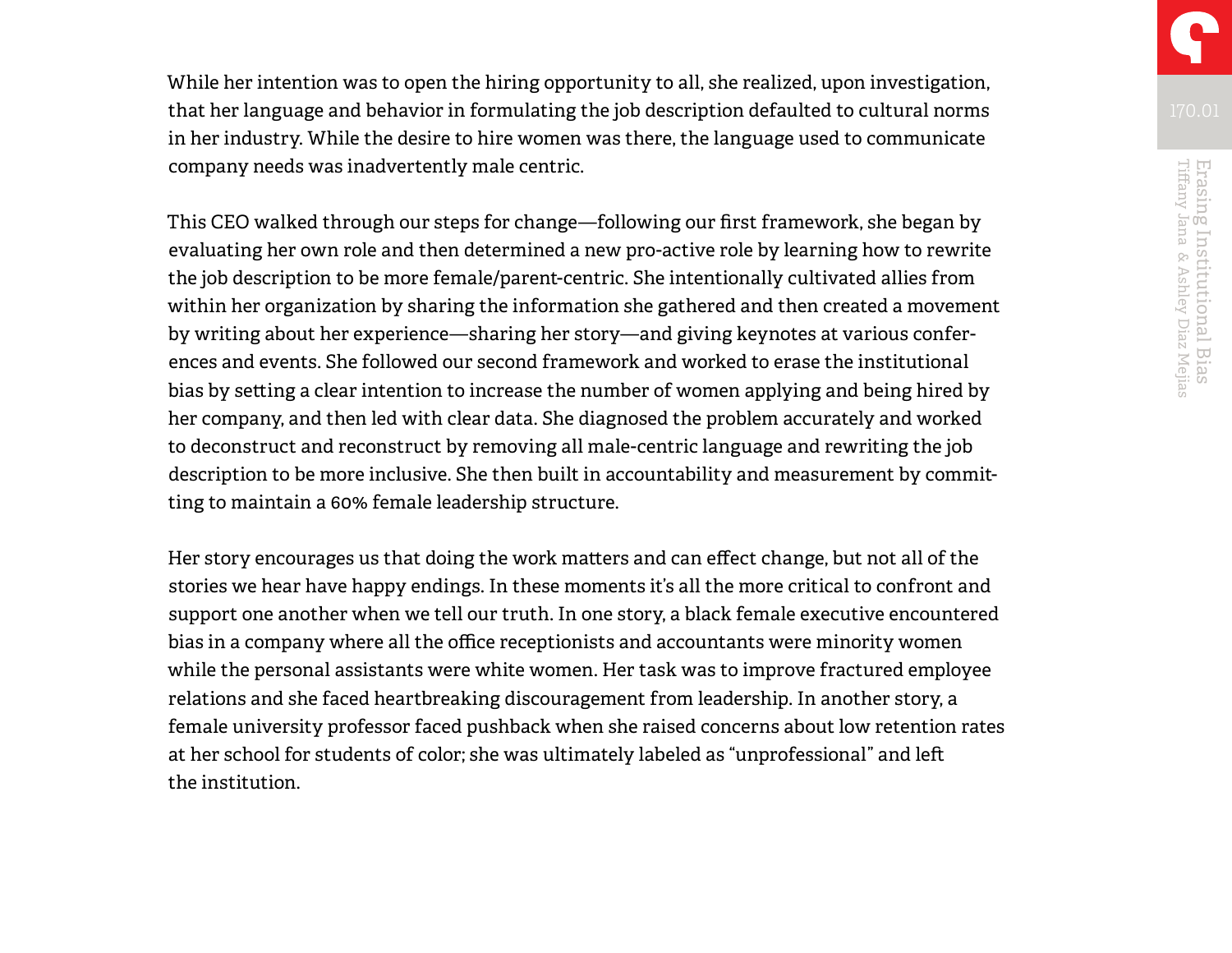Though these stories ended with unfavorable outcomes, they are important teachers in our journey towards more equitable workplaces. Telling stories—both when things work and when things don't—reminds us that the work of erasing institutional bias isn't easy, nor is it finished. Telling these stories helps us create and maintain a collective consciousness of a world with biases that still need to be erased. Telling these stories helps us remain sensitive to the presence and humanity of others—and is of particular importance when the culture conditions us to be insensitive and dehumanize anyone who does not look, sound, or think like us.

We included all of these personal stories of facing bias—of being shamed, harmed, and subject to various forms of oppression—as we work to develop more equitable workplaces. We tell both the stories with positive outcomes and the stories that leave us grieving because the stories that we tell shape the world around us. When we share our stories, together, we create a chorus of resistance and become better supporters to one another.

In an op-ed for the *New York Times* published at the height of the Ford-Kavanaugh controversy, Jennifer Weiner wrote, "Stories matter tremendously. They're how we learn about who is real and who's less consequential; whose pain is important and whose, not so much; who is the hero and who is merely the hero's reward." We look inward, we do the difficult work, and we tell stories—both of what we have suffered and of the work we have done—to give one another a way forward, and to remind one another that our work, our pain, our struggle, our lives matter to the work of erasing institutional bias. **It is up to each of us to take up a cause we can connect with and make change happen where we live and work.**